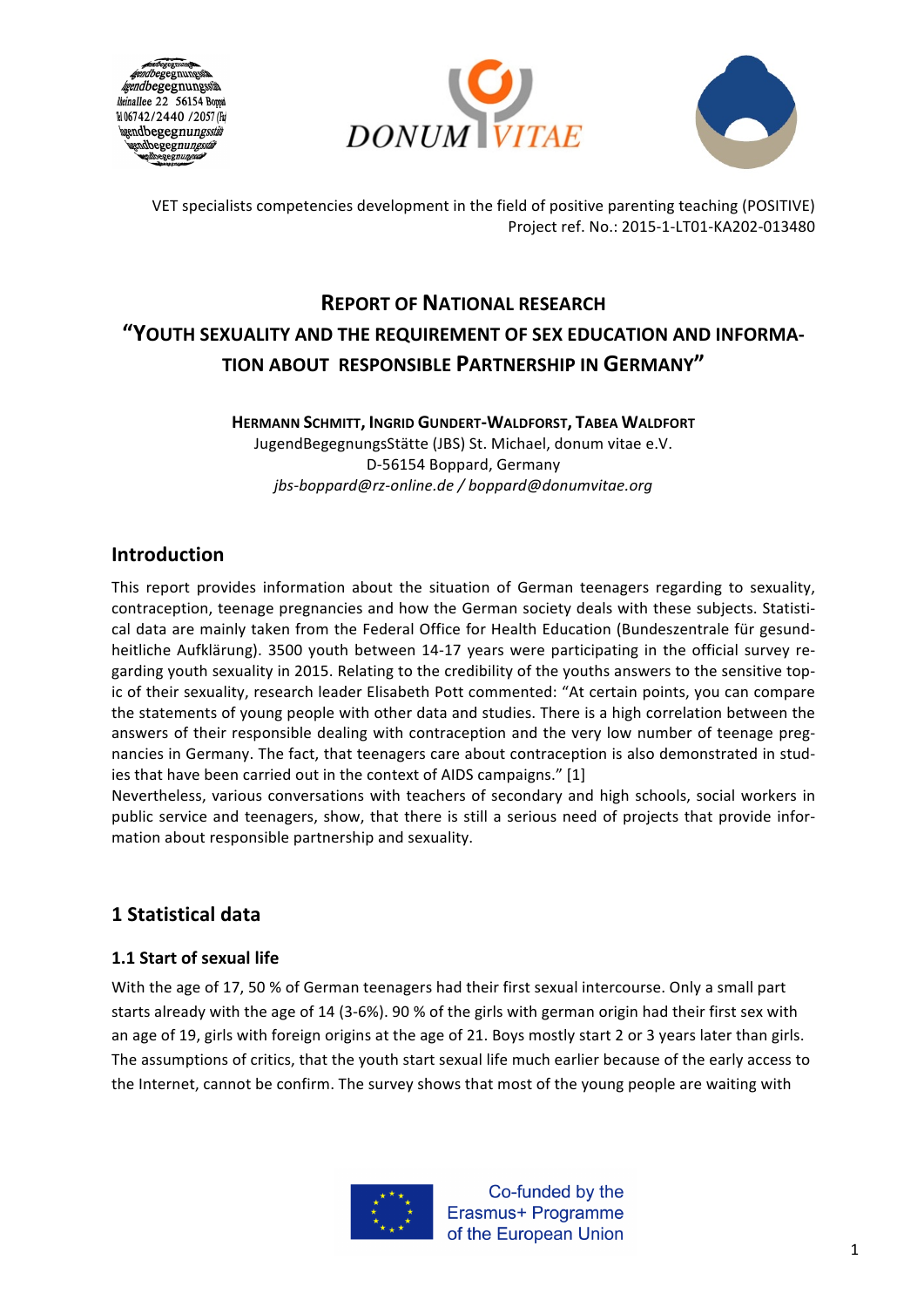





their first sex until they find the right person to have a serious partnership with. Noticeable is, that 28% of young girls with a foreign origin don`t start their sexual life because it`s not right before marriage but this point doesn't affect to the boys with the same cultural background. [2]

#### **1.2 Teenage pregnancies**

In 2014, there were 6.631 teenage pregnancies in Germany by a total number of 814.642. Expressed as a percentage, teenage pregnancies take 0,81% of all pregnancies in Germany.[3] The average age of a mother at the birth of her first child was 29,3 years in 2013. [4] 53,7% of underage girls and 11,9% of adult women didn`t continue their pregnancy. At this point there is serious need for action relating to the possible psychological consequences of an abortion.

|                                                                               | 2004  | 2005 | 2006          | 2007    | 2008 | 2009  | 2010 | 2011 | 2012 | 2013 | 2014 |
|-------------------------------------------------------------------------------|-------|------|---------------|---------|------|-------|------|------|------|------|------|
| under 15                                                                      | 779   | 659  | 542           | 494     | 475  | 399   | 440  | 374  | 373  | 322  | 369  |
| i 15 - 18                                                                     | 7 075 | 6588 | 6 048 l       | 5 6 8 1 | 4872 | 4 510 | 4044 | 3652 | 3462 | 3297 | 3191 |
| 18 - 20                                                                       | 9662  |      | $9165$   9161 | 8 8 1 4 | 8428 | 7974  | 7458 | 6887 | 6654 | 5969 | 5246 |
| $\overline{F}$ ia 1 Eederal Statistical Office 2015: Abortion 2004 – 2014 [5] |       |      |               |         |      |       |      |      |      |      |      |

Fig.1 Federal Statistical Office 2015: Abortion 2004 – 2014 [5]

The survey also shows a correlation between teenage pregnancies and a difficult social background of the girls. Low education and problems in the family heighten the probability of an early pregnancy. Other studies show, that it is not just about economical poverty, drug abuse, but also mistreatment and sexual abuse in the families. Later, young mothers have problems to finish school because the education system is not prepared for it. So most of them are not able to practice a qualified profession. The result is an increased risk of poverty. (6)

If young mothers/ father don't have any support from their families they can life in special facilities "mother-child-houses". In 2010, public and private/church organizations provided 329 of these facilities. [7]

#### **1.3 Contraception**

The actual behavior of youths relating to contraception is good. 90% talk with their partner about contraceptives before their first sexual intercourse and 73% of the 14-25 year old use a condom. With this, they use the safest method, which not only prevents pregnancy, but also protects against STDs (sexual transmitted diseases). [8]

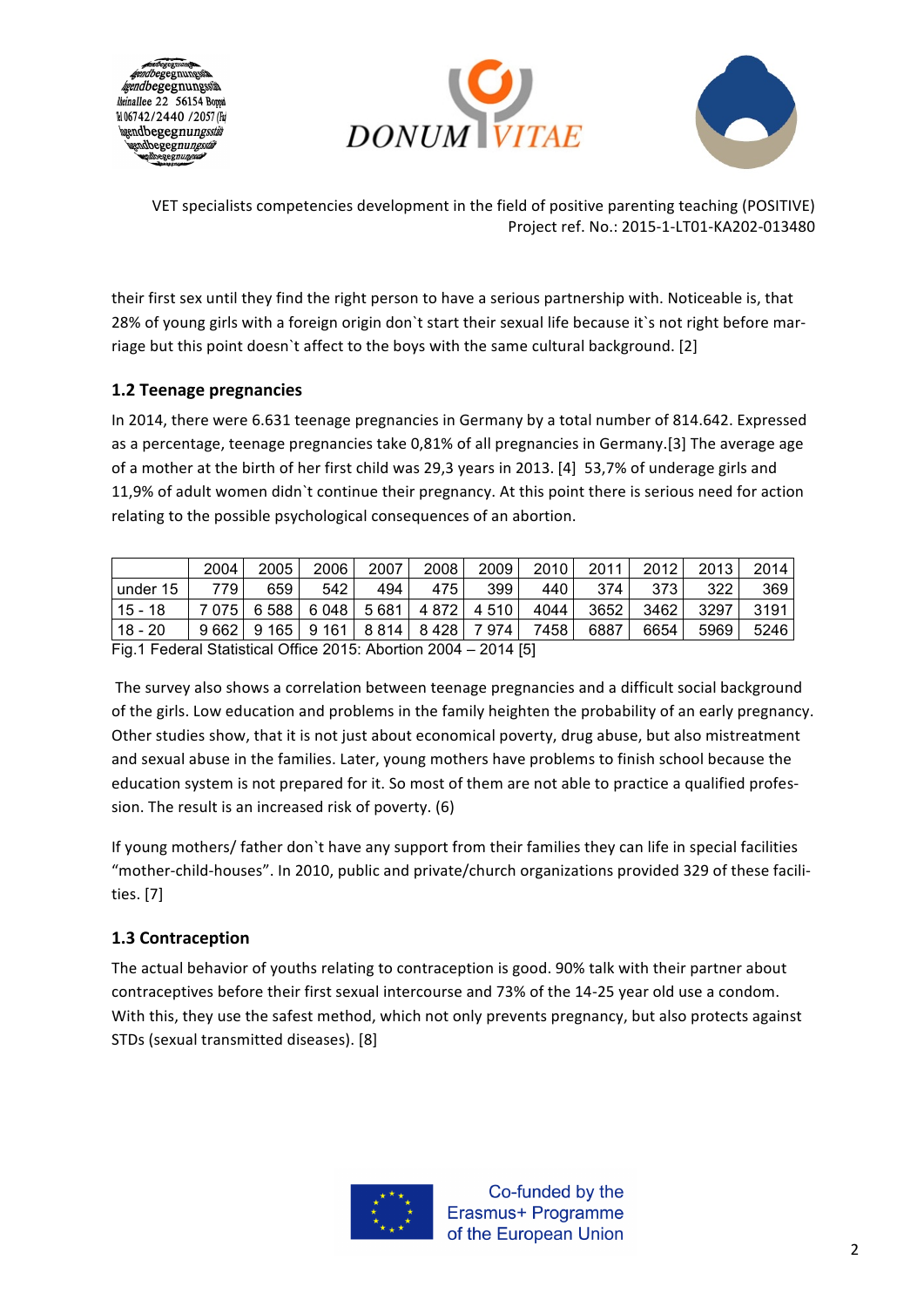





## **2 Access to information**

According to the youth-survey 2015, 95% of German teenagers get sex education in school. But whether and how youths use this information in their everyday life cannot be said. Practical Experience shows, that a lot of the content from this class in school just passes by like every other instructional topics also. [9]

An other important contact to get information about sexuality are the parents, especially mothers. Up to 64% of the girls say, that the mother was one of the most important parts regarding to sex education. Most important contact for boys are teachers in school (up to 45%) or their friends. Mainly boys with a migration background prefer friends or teachers to talk about this sensitive issue. (10)

#### **2.1 Extracurricular information**

The German Federal Office for Health Education (BZgA) provides on it's internet page www.familienplanung.de an overview of ca. 1.600 state-approved counseling centers. Users can search for the next center in their town and get information to contact and number. Furthermore, this website provides a large variety of information about pregnancy, contraception, teenage pregnancies, fatherhood, abortion, the morning after pill and much more. [11]

A lot of counseling center provide an anonymous online advice. Through this, teenagers can act in a protective space for them. Example for online-counseling:

http://www.donumvitae-onlineberatung.de/onlineberatung\_start.

Another access to information teenagers can find in the print media. The popular youth magazine "Bravo" publishes a column about teenager's questions regarding sexuality. Furthermore, the BZgA provides information material, which is shared during sex education trainings or in youth centers.

If schools have cooperation with agencies, which offer a sex educational program, pupils can participate in this offers which are designed for various target group ages. Main focuses in these events are responsible partnership, sexuality, contraception and pregnancy. Here, teenagers can discuss their issues with education professionals. Through this project it was possible to reach 517 teenagers in the Rhein-Hunsrück district in 2015.

#### **2.2 Access to the morning after pill**

The morning after pill is sold in pharmacies without a prescription. The pharmacist also gives a consultation. This pill costs about 18-35 Euro but for women under 18 it can be covered by health insurance, if a physician prescribes it (women under 20 only have to pay for the prescription charge). A physician or a pharmacist can do the consultation. Young girls under 14 need their parent's permission to buy the pill and if the girl is between 14 and 18 years old the pharmacist or the physician can decide if they sell the pill to her and if she is able to deal with the self-medication and its related consequences or not. [12]

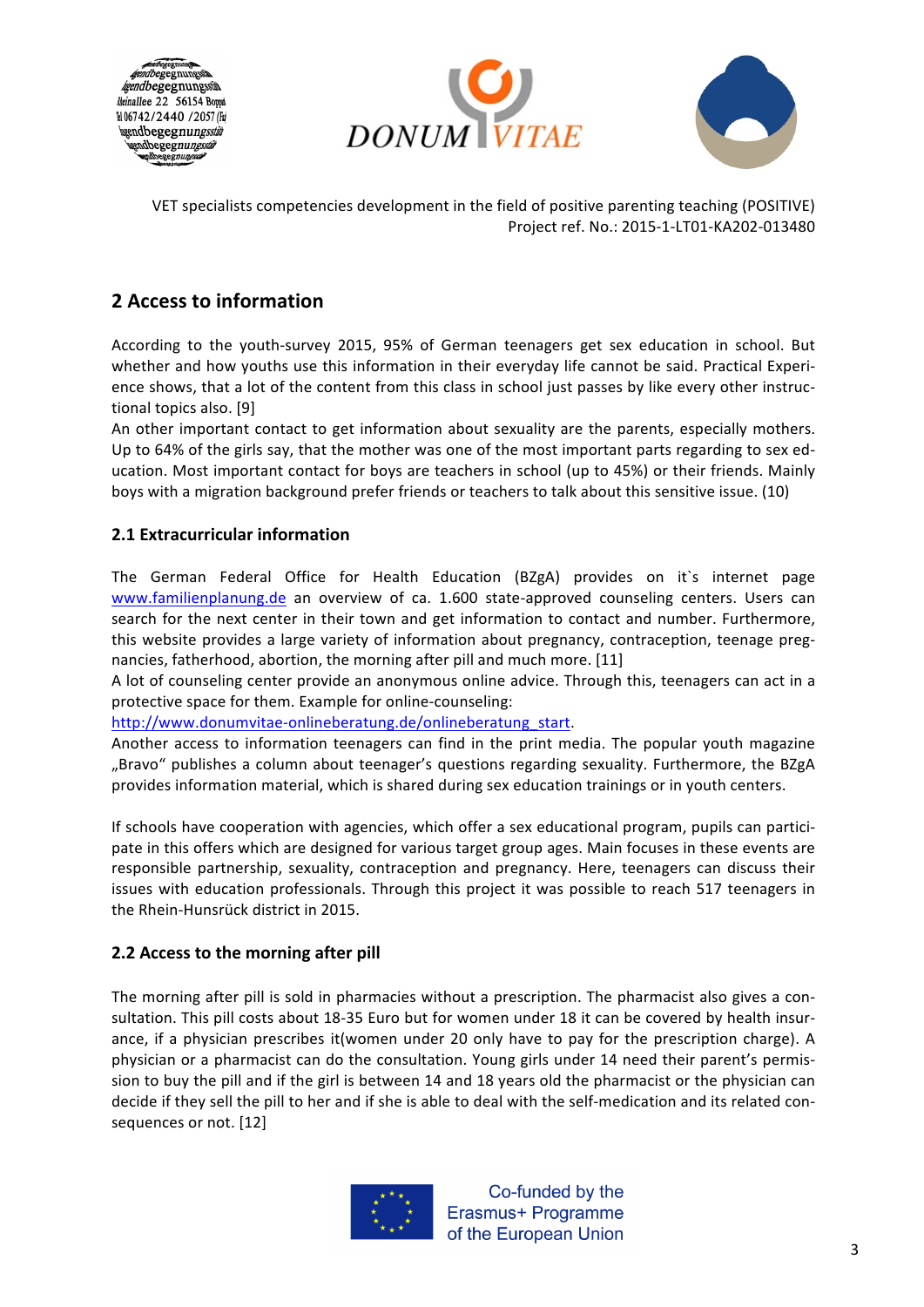





## **3 Social cultural context**

<u> 1989 - Johann Stein, fransk politiker (d. 1989)</u>

Concerning the dealing with sexuality, the German society can be described as liberal. Sexuality is a private matter and therefore there are no sanctions from society in situations of partner changes, divorces and pregnancies. The bigger the cities the less interested are the people for this purpose. Only very rural regions may lead to social pressure, which can strongly influence the decisions of the concerned person (e.g. aborting a child or not). Soft porn magazines are placed face up in kiosks and book about sexuality are available in every bookstore, public library ore online retailers. To homosexual cohabitations, the society gets increasingly tolerant. The government has established

the legal institution of "registered partnership" that is fiscally and legally almost equivalent to marriage. There is also the possibility for a homosexual couple to adopt a child. But In manhooddominated areas such as football, army and right-wing parties the acceptance of homosexuals is still very difficult. Often very restrictive, is the attitude towards sexuality among people of Muslim faith. Male adolescents with an immigrant background show the same sexual behavior as all the boys in Germany but to young women, however, this looks quite different. From conversations with young people of Muslim faith is known, that many expect from their future wife, that she is a virgin. While they themselves have already sexual experiences.

Dealing with contraceptives is seen as a matter of course in the society. Condoms are available in every drug store and many supermarkets. Contraceptive pill and spiral are very popular. Young women from 16 years can get the prescription for the pill from their gynecologist. Until the age of 18, insurance company cover the cost and up to the  $20<sup>th</sup>$  year the girls just have to pay the prescription charge.

The school law states, that sex education is a mission of the school. As an education for responsible sexual behavior it is part of the overall education and it is carried out across the disciplines.

For the government, the protection of unborn life is very important. Therefore, it has the law to prevent and manage conflicts of pregnancy and granted the right to benefit a free consultation for all citizens. [13]

Corporal punishment is prohibited since 2000 by law in Germany: "Children have the right to a nonviolent upbringing. Corporal punishment, psychological injuries and other humiliating measures are prohibited." (Article 1631 Civil Code) Also Article 16 of the Social Welfare Code Book 8 was complemented. Several family support measures should promote a non-violent conflict resolution in the families. Support institution is the government office for youth welfare.  $1$ 

<sup>&</sup>lt;sup>1</sup> See http://www.endcorporalpunishment.org/assets/pdfs/states-reports/Germany.pdf



Co-funded by the Erasmus+ Programme of the European Union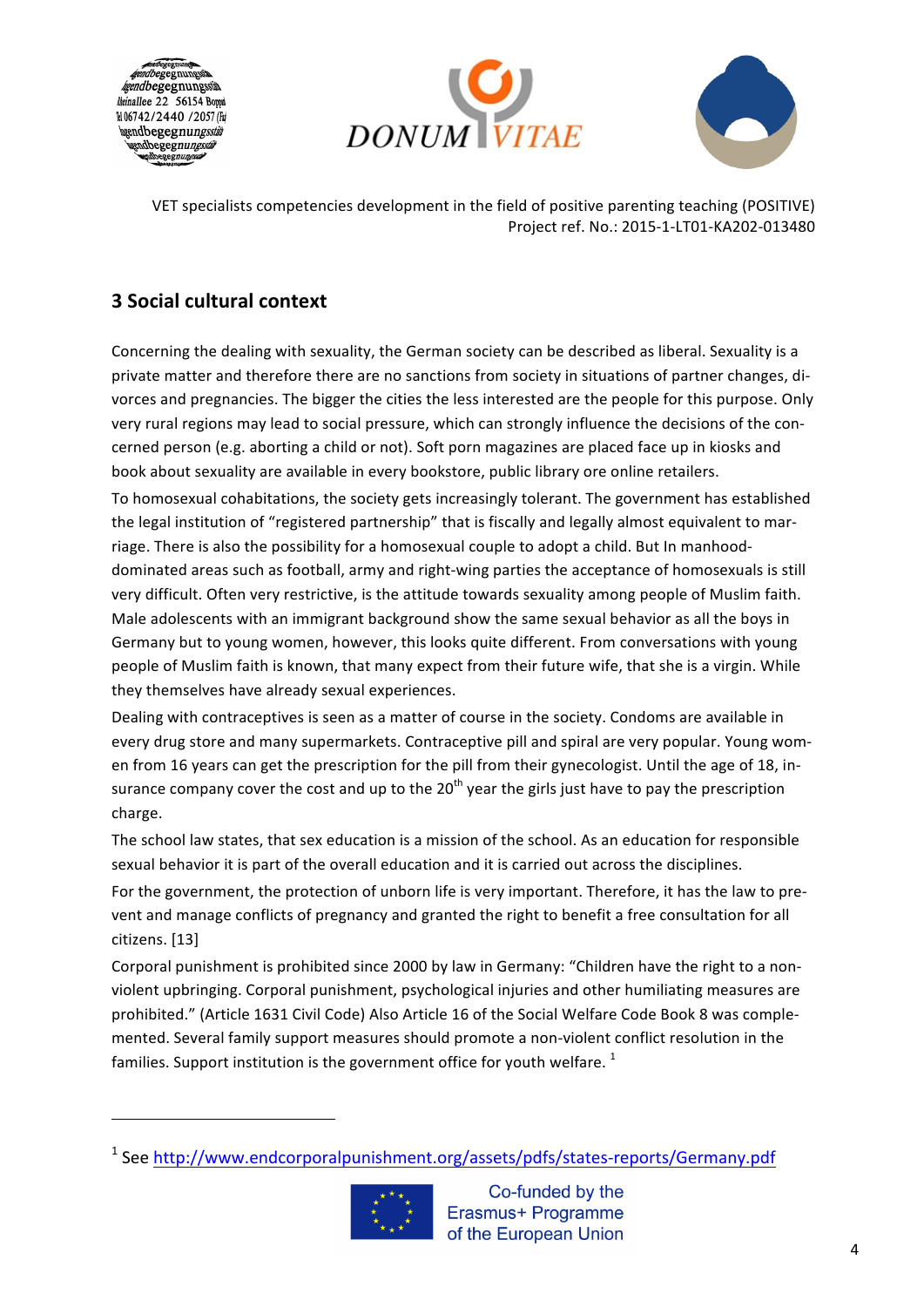





### **4 Teens opinion**

Teens in Germany experience a liberal country in which they can shape their lives on their own. There are hardly any traditions, which prescribe them how to act and to live their lives. As individuals, they have the freedom of choice, but, and this is increasing being found as a problem: the requirements of decision-making. To this they often feel unable to cope and overwhelmed by the many options. Moreover, they are no (loner) able to assess the consequences of their decisions; whether in school or in relationships. The adolescents often experience a precarious future, which means that no long-term life planning is possible for them. This also has an influence on their desire to have children. (20)

Over several years, we offer projects to the topics of responsible partnership and sexuality to secondary schools. These projects do not take place in the premises of the school; the teenagers come to the counseling center or to agencies of youth welfare.

As this is a very sensitive and personal issue, young people give again and again the feedback, that the choice of the location is very good and thereby the projects gets a different weighting. Because the topic is so personal, it is transmitted differently in their living world. Another topic of the project is to take a look at role models in our society. It can be discuss with youths in secondary school and even with pupils in primary school. It is about the examination of "I am a girl/ I am a boy", the classic role models and how the youths are thinking about it in their own relationships. Very important point is also, how role models had changed in our society.

Another condition is, that teachers do not participate in the project. The young people think that this fact is very pleasant, because during the project they often speak about personal things like the first sexual intercourses, information and undifferentiated knowledge about contraceptives. For young people these subjects are uncomfortable to talk about to teaching staff and for this reason the program is carried out without teachers. These conditions have already proven themselves in ageappropriate sex education in primary schools and even the little children give the feedback that these conditions are perceived as pleasant.

In these projects we are working in a team of one man and one woman. This gives the opportunity to work in gender homogenous groups and even this is given as a very important and well-received point by the teenager's feedback.

Often, young people give the feedback, that the project was too late available or not enough offered by the school. Teenagers want more information from the school, since these issues are not adequately discussed in their parental homes.

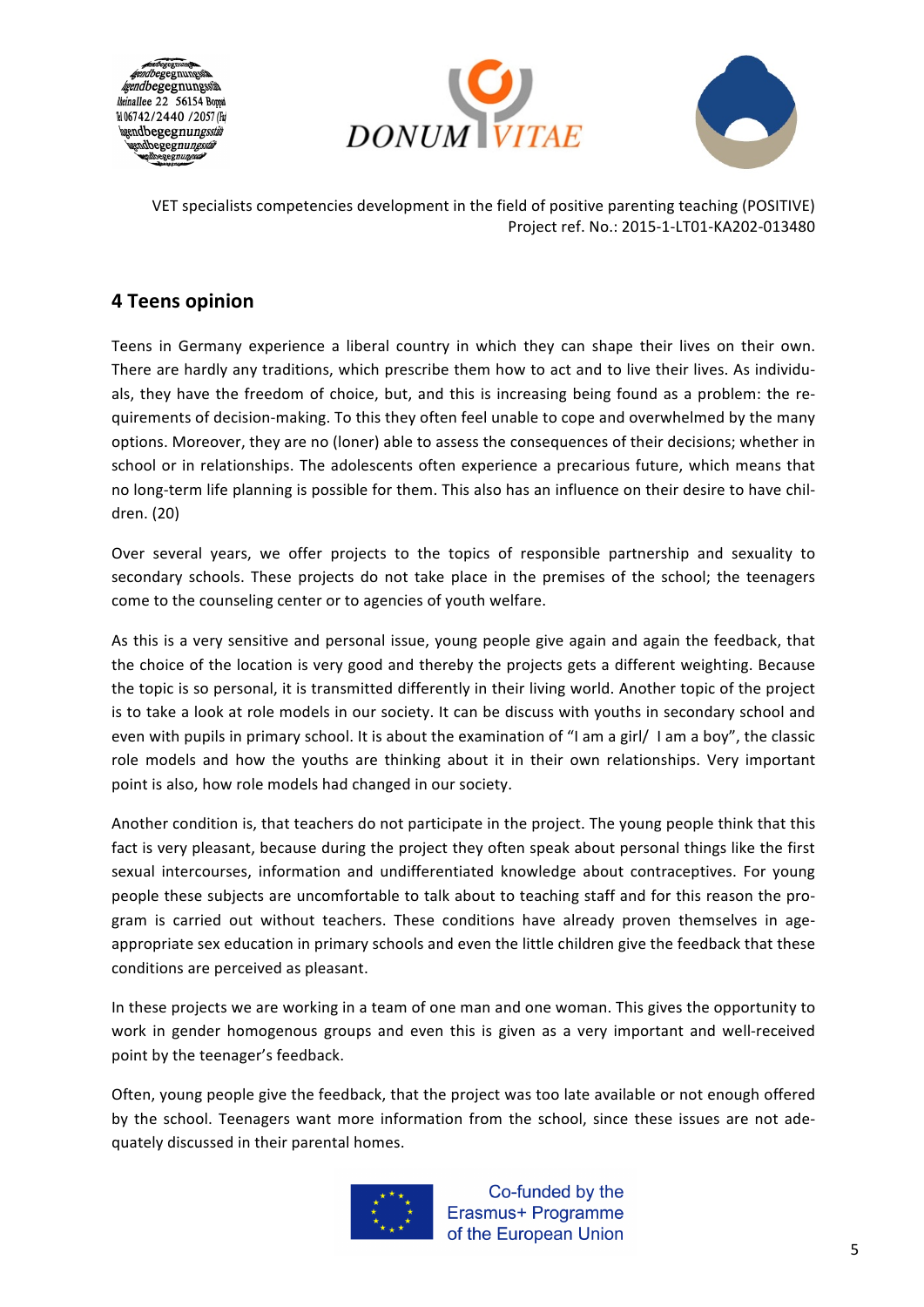





### **5 Beneficiaries needs**

The sex education in schools in biology, or even when it comes to partnership and abortion, in the subjects of religion and ethics is not sufficient enough. Mrs. Ulrike Busch, professor of family planning at the FH Merseburg says:" One problem is, that sex education as a pure transfer of knowledge, like it is offered in schools, is not sufficient enough. Abstract explanations in two lessons, as important as they are, are simply not true-to-life. When young people have their first time sex and really need knowledge about contraception, the situation is very different: surprising, spontaneous, ex $citing - just not as in the textbook. It think, that schools show to cooperate with sex pedagogues even$ more. Organizations such as Pro Familia can emotionally accompany the teenagers on their way to their own sexuality. "[15]

This statement is consistent with our experience, when we work with young people from different secondary schools. The knowledge of the biological processes in puberty and sexuality is, if it exists, not connected to their living reality and experience. Therefore, principals and teachers from various schools are happy, that we are offering a complementary action.

The schools are first and foremost knowledge mediators. For this purpose, the teachers are formed. Pedagogical skills during studying are mostly taught in a very small impact. However, the living conditions of the pupils have chanced and school is confronted with this new situation and has no opportunities to respond. Therefore, for example, social workers and pedagogues are active in all schools in the Rhein-Hunsrück district. They primarily offer non-formal educational support. Educational offers in terms of class community, conflict training and sex education of counseling and youth centers are gladly accepted.

It is important to the students and the teachers, that such offers do not take place in a school setting, but in premises outside the school. Also the teachers recognize, that process-oriented and methods on individuals cannot be accommodated in a 45-minute grid. In our area networks were created to offer specific projects to schools. (e.g. interactive programs on topics such as love, contraception and AIDS). In these networks, social workers from different fields of activity work together. In addition, materials for age-appropriate sex education have been developed that can be borrowed to schools or other educational institutions. Access to these materials is published on our website or by word of mouth recommendation.

#### **5.1 Qualification: Further training in sex education**

The Federal Centre for Health Education (BZgA) provides several information about further education for specialists regarding to sex education. Contacts to associations, institutions and specialist companies which provide this qualification are list on the website.

It concerns the following responsible bodies  $[16]$ :

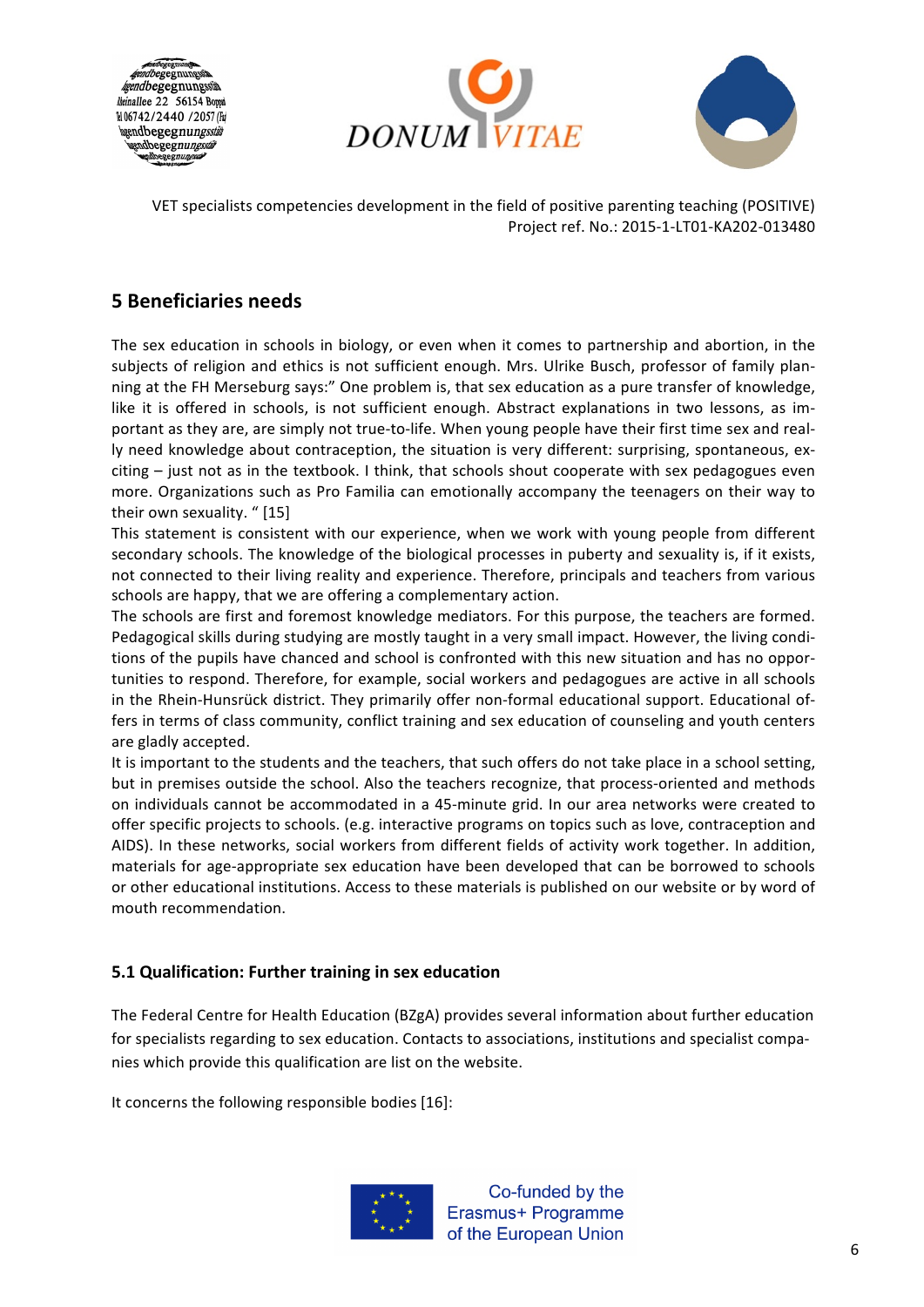





- State or denominational organizations
- Specialist companies for sex education and sexology
- Institutions of the federal province for teacher training
- Universities

Sex education is compulsory in the curriculum but only a few universities offer sex educational training for aspiring teachers. They can assume offers from training institutions of the federal province on a voluntary basis [17].

The aim of the BZgA is, to make existing sex educational offers known for various multipliers and to promote networking:

- cooperation with experts
- provision of material for sex education practice
- regulary publication of research results of studies, representative surveys, expert opinions, evaluations and pilot projects

### **Conclusions**

The national analysis shows, that there is a need for action in the following areas:

- 1) 3560 underage pregnant women did an abortion in 2014. Scientists are discussing about the psychological consequences of abortion and the post-abortion syndrome. One thing is certain, however, that there are women, who aborted a child, suffering from this decision. Teenagers get pregnant because they don't use contraception, because they want to give meaning to their life's or because they project all there longings to their child. For teenage mothers, it is difficult to become financially independent and take care of the child alone, because often time they don't complete vocational training. Therefore, it is necessary to show the young girls and boys, that it is better to postpone pregnancy until a time when they feel up to the challenge of having a child. Methodically the baby simulators of real care  $\degree$  can be used as a suitable medium, to give young people a sense of wat is required in a child`s education. This medium is a appropriate opener to work with young people in the issues of responsible partnership with all include facets.
- 2) 94% of German girls and 94% of the boys (98% of girls and 90% of boys with immigrant background) use contraceptives at the first sexual intercourse. To keep these values and to improve, it is still necessary, that young people not only get biological sex education, but also get familiarized with contraceptives. The best way to enable this is to have cooperation between schools and extracurricular places like counseling centers or youth centers.



Co-funded by the Erasmus+ Programme of the European Union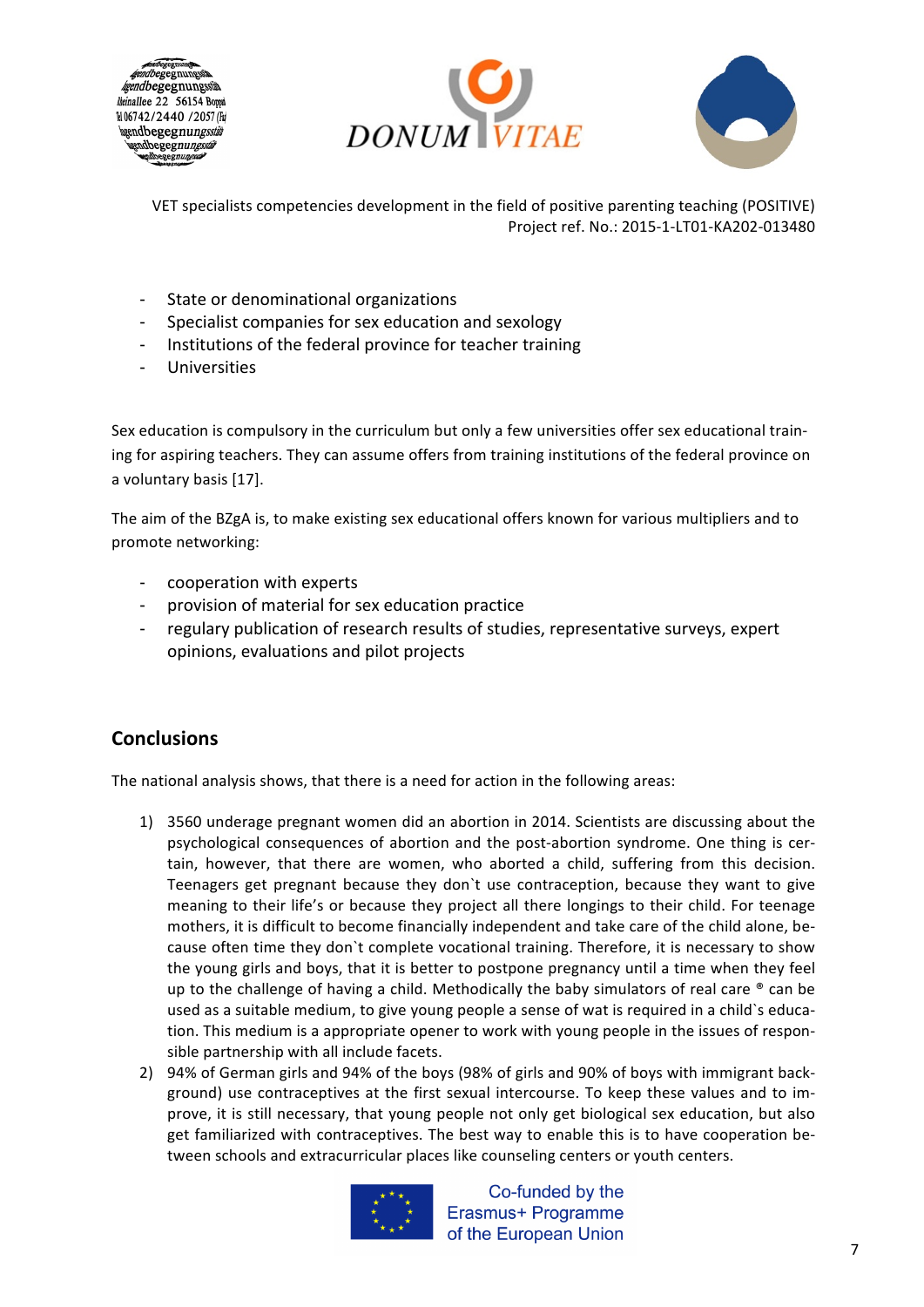





3) Not descripted in this analysis, but occurring in the society, are rapes of minors and the new phenomenon of "teen dating violence". This makes offers relevant, where the ability of young people, particularly girls, to say "NO!" will be strengthened. This is about the support of self-consciousness. With the boys has to be worked on the subject "violence is not a solution". 

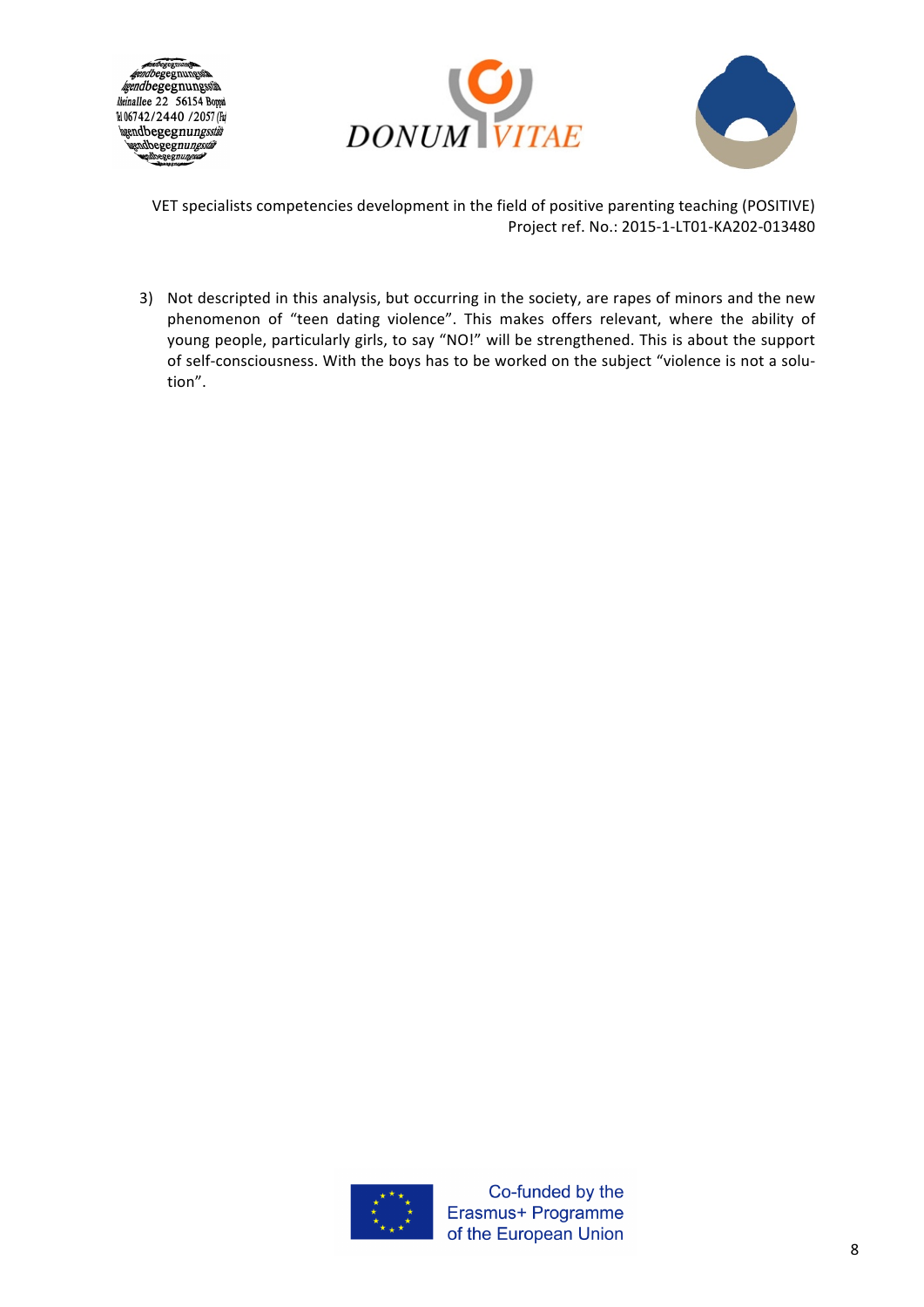





### **Ressources**

[1] http://www.zeit.de/gesellschaft/familie/2010-09/sexualitaet-jugendliche (28.11.2015)

[2]http://www.forschung.sexualaufklaerung.de/4923.html?&L=%5Bu%22%5Bu%270%27%5D%22%5 D (21.12.2015)

[3**]**

https://www.destatis.de/DE/ZahlenFakten/GesellschaftStaat/Bevoelkerung/Geburten/Tabellen/Lebe ndgeboreneAlter.html (21.12.2015)

[4]https://www.destatis.de/DE/ZahlenFakten/GesellschaftStaat/Bevoelkerung/Geburten/Tabellen/G eburtenMutterAlterBundeslaender.html (22.12.2015)

[5] Statistisches Bundesamt 2015 "Gesundheit Schwangerschaftsabbrüche Fachserie 12 Reihe 3" 10. März 2015 "Anhang 1.1 bis 2009" "Anhang 1.1. ab 2010"

[6] http://www.t-online.de/eltern/schwangerschaft/id\_16940298/teenagerschwangerschaftprobleme-unterstuetzung-und-statistik.html (21.12.2015)

[7]https://www.destatis.de/DE/Publikationen/Thematisch/Soziales/KinderJugendhilfe/SonstigeEinric htungen5225403109004.pdf?\_\_blob=publicationFile (02.01.2016)

[8] http://www.forschung.sexualaufklaerung.de/4923.html (02.01.2016)

[9] http://www.forschung.sexualaufklaerung.de/4923.html (21.12.2015)

[10] http://www.bzga.de/presse/pressemitteilungen/?nummer=1020 (21.12.2015)

[11]  $http://www.familienplanung.de/ (02.01.2016)$ 

[12] http://www.familienplanung.de/verhuetung/verhuetungspannen/pille-danach/ (02.01.2016)

[13] Gesetz zur Vermeidung und Bewältigung von Schwangerschaftskonflikten (Schwangerschaftskonfliktgesetz - SchKG) vom 27. Juli 1992 Stand: 28. Oktober 2015

[14] http://www.shell.de/aboutshell/our-commitment/shell-youth-study-2015/family-educationemployment-future.html (28.11.2015)

[15] http://www.eltern.de/schulkind/jugendliche/schwangerschaft-minderjaehrig-1.html (28.11.2015)



Co-funded by the Erasmus+ Programme of the European Union